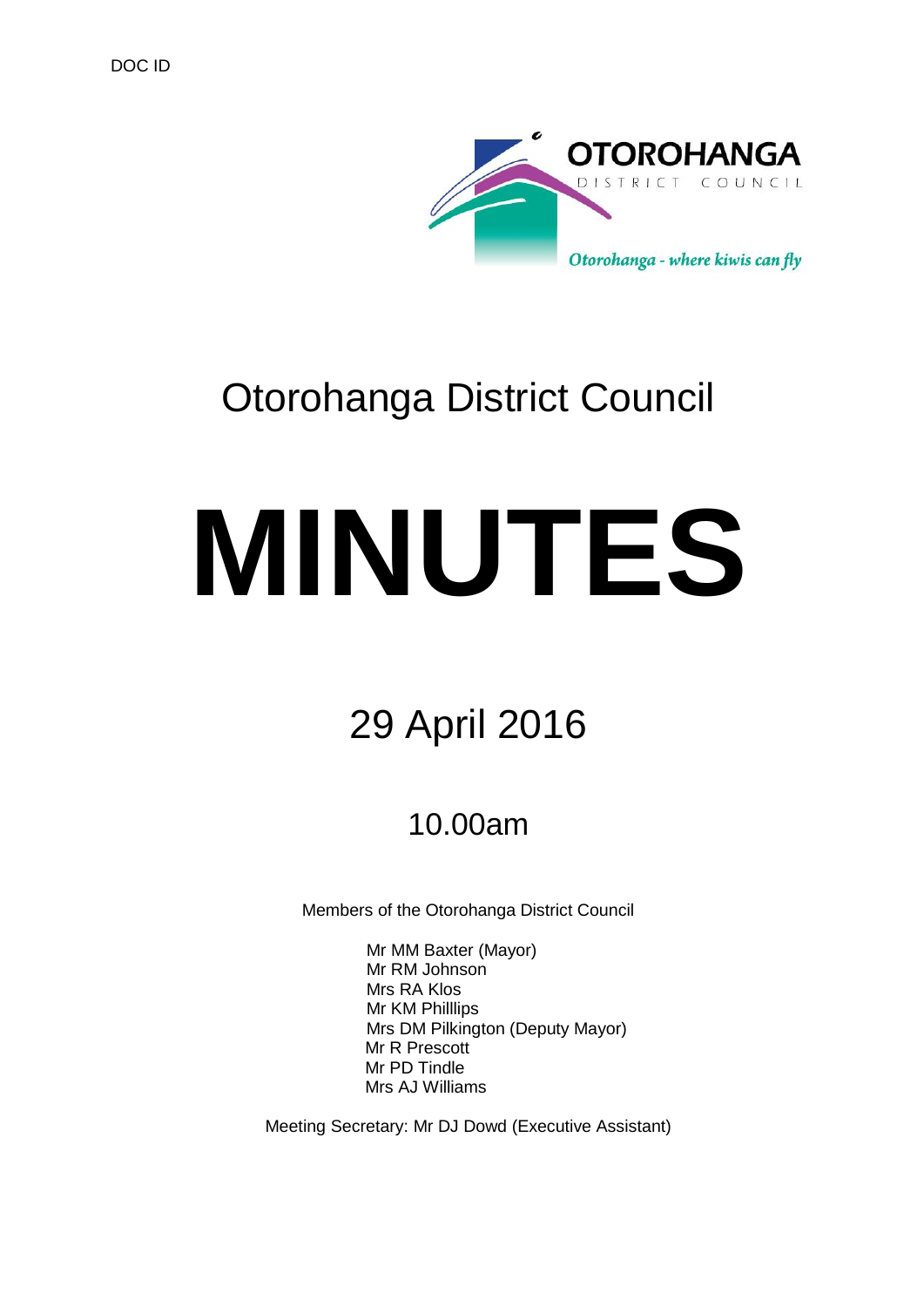## **OTOROHANGA DISTRICT COUNCIL**

29 April 2016

## **MINUTES**

### **ORDER OF BUSINESS:**

| <b>ITEM</b>                                       | <b>PRECIS</b>             | <b>PAGE</b> |
|---------------------------------------------------|---------------------------|-------------|
| <b>PRESENT</b>                                    |                           | 1           |
| IN ATTENDANCE                                     |                           |             |
| <b>APOLOGIES</b>                                  |                           |             |
| <b>OPENING PRAYER</b>                             |                           | 1           |
| <b>ITEMS TO BE CONSIDERED IN GENERAL BUSINESS</b> |                           |             |
| <b>CONFIRMATION OF MINUTES -</b>                  |                           |             |
| <b>REPORTS</b>                                    |                           |             |
| ITEM 299<br><b>REMUNERATION</b>                   | DEPUTY MAYOR              |             |
|                                                   | ITEM 300 BUDGET ESTIMATES | 2           |
| <b>GENERAL</b>                                    |                           | 4           |
| MOTION TO EXCLUDE THE PUBLIC                      |                           |             |
| <b>ITEM 298</b>                                   | OTOROHANGA SWIMMING POOL  |             |

MOTION TO RE ADMIT THE PUBLIC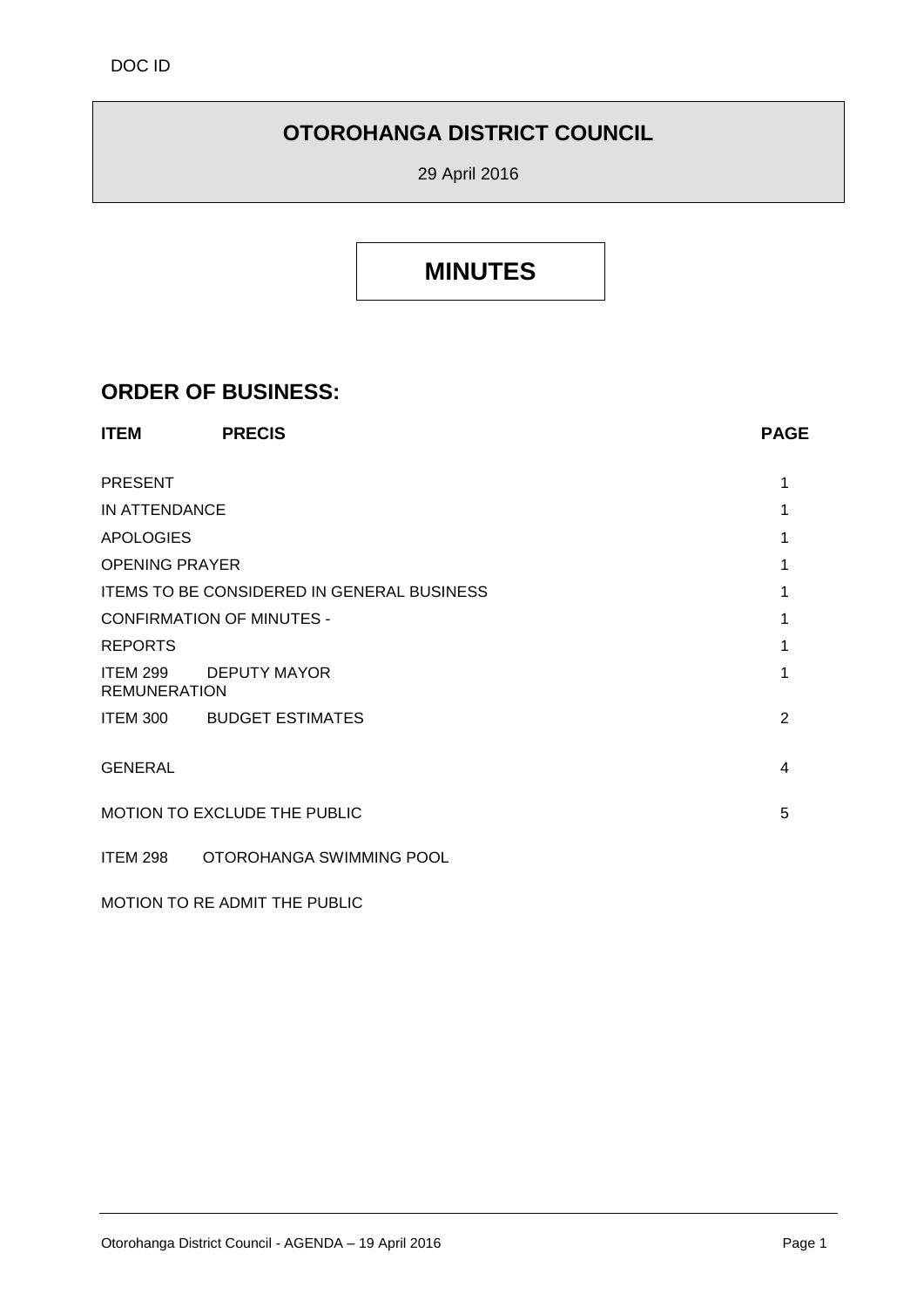#### **PRESENT**

Mr MM Baxter (Mayor), Councillors RA Klos, KC Phillips, DM Pilkington, RJ Prescott and AJ Williams.

#### **IN ATTENDANCE**

Messrs DC Clibbery (Chief Executive), GD Bunn (Finance & Administration Manager), Andrew Low (Environmental Services Officer) B B O'Callaghan (District Accountant) and DJ Dowd (Executive Assistant).

His Worship declared the meeting open and welcomed those present.

#### **APOLOGIES**

**Resolved** that the apologies received from Councillor R Johnson and Councillor C Tindle be sustained.

#### **Cr Pilkington / Cr Phillips**

#### **OPENING PRAYER**

His Worship read the Opening Prayer.

#### **ITEM 299 DEPUTY MAYOR REMUNERATION**

The Finance and Administration Manager referred members to the recently received advice from the Remuneration Authority that as from 01 July 2016 there is no longer a 40% cap over the base Councillors remuneration for Deputy Mayor. Under the old system, the Deputy Mayor's remuneration was based on a percentage of the Mayors Remuneration. When it was last allocated using this method it was set at 40% of the Mayors Salary.

Councillors Klos asked for clarification on the 40% cap in relation to the Deputy Mayor's job size.

The Finance and Administration Manager responded that there is no standard "Job Size" for the Deputy Mayor role as the responsibilities and duties of that role may vary between Councils.

His Worship said that should there come a time after the elections that there needs to be a change in the duties of the Deputy Mayor, this can be accommodated.

Councillor Prescott expressed the opinion that he would like to see the Deputy Mayor on a higher wage.

Councillor Phillips gave the opinion that he fully supports increasing remuneration because of the amount of work involved.

His Worship added that the changes permit a truer reflection of where the salary should be and that he is in full support of the rise.

Councillor Klos asked if it the increase was personalised?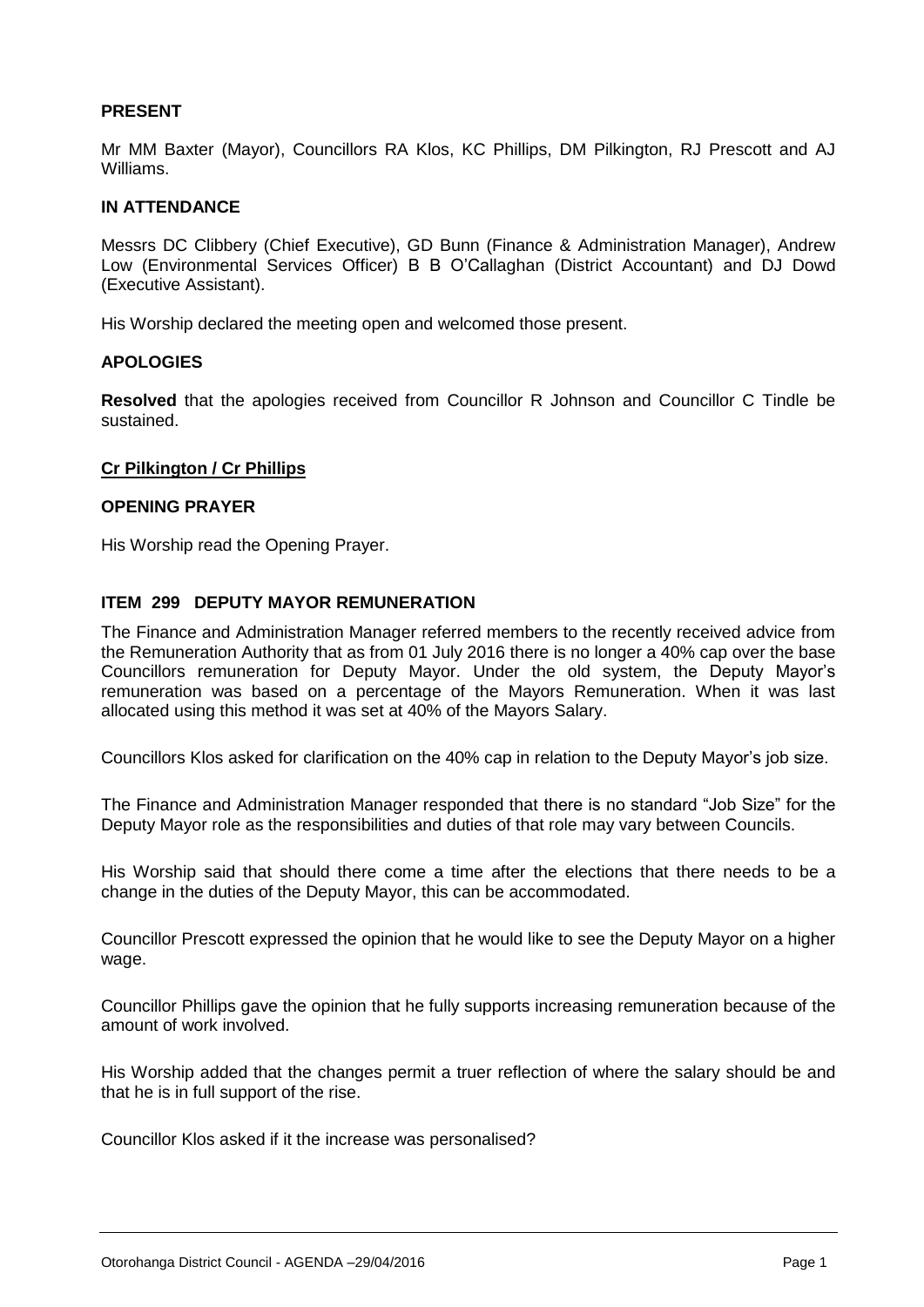His Worship replied that the workload is dictated by the Mayor and the workload across the table is quite large, including the Development Board and the Kawhia Community Board

Councillor Pilkington said she would like the freedom to roll back to 40% until we know what the workload may include.

The Finance and Administration Manager advised that other Councils have stated that it was not sufficient for them to grow the figure.

His Worship advised that when it was time to review the District Plan, Councillors all took pay cuts to cover the additional payments to the Councillors who were on the hearing committee.

**Resolved** that the additional allowance for the Deputy Mayor is increased from 40% to 65% over the base Councillor remuneration as from 1 July 2016 and this information is conveyed to the Remuneration Authority in the annual declaration.

#### **His Worship/ Cr Prescott**

Councillor Pilkington requested that for the record it be noted that she was thinking of abstaining from the vote however, it was about the position and not about the person and for that reason that she did not abstain.

#### **ITEM 300 BUDGET ESTIMATES**

The District Accountant took members through the proposed Budget Estimates for the 2016 – 2017 financial year.

His Worship said he had received an email from David Bailey and his request was that there should be no rates increase in light of where the rural community currently sits. In reply, His Worship said that his response has been non-committal and one needs to be mindful that increases can only be postponed.

Councillor Pilkington asked if David Bailey was thinking of Rural or Residential rates.

In reply, His Worship stated that David Bailey was leaning more towards the rural rates than the residential rates.

The Chief Executive had requested that the District Accountant prepare options if there was a need to lower rates increases for 2016/2017 and to identify the consequence of these.

Councillor Klos asked if there is an option to post pay rates if families are in difficulty.

The Finance and Administration Manager replied that Council would be happy to organise a payment plan program, there are options to remove penalties. Whilst there is a policy that we cannot postpone rates, we work with people to spread the burden.

The Chief Executive informed members that the presented Budget Estimates are closely based on the figures in the second year of the long term plan,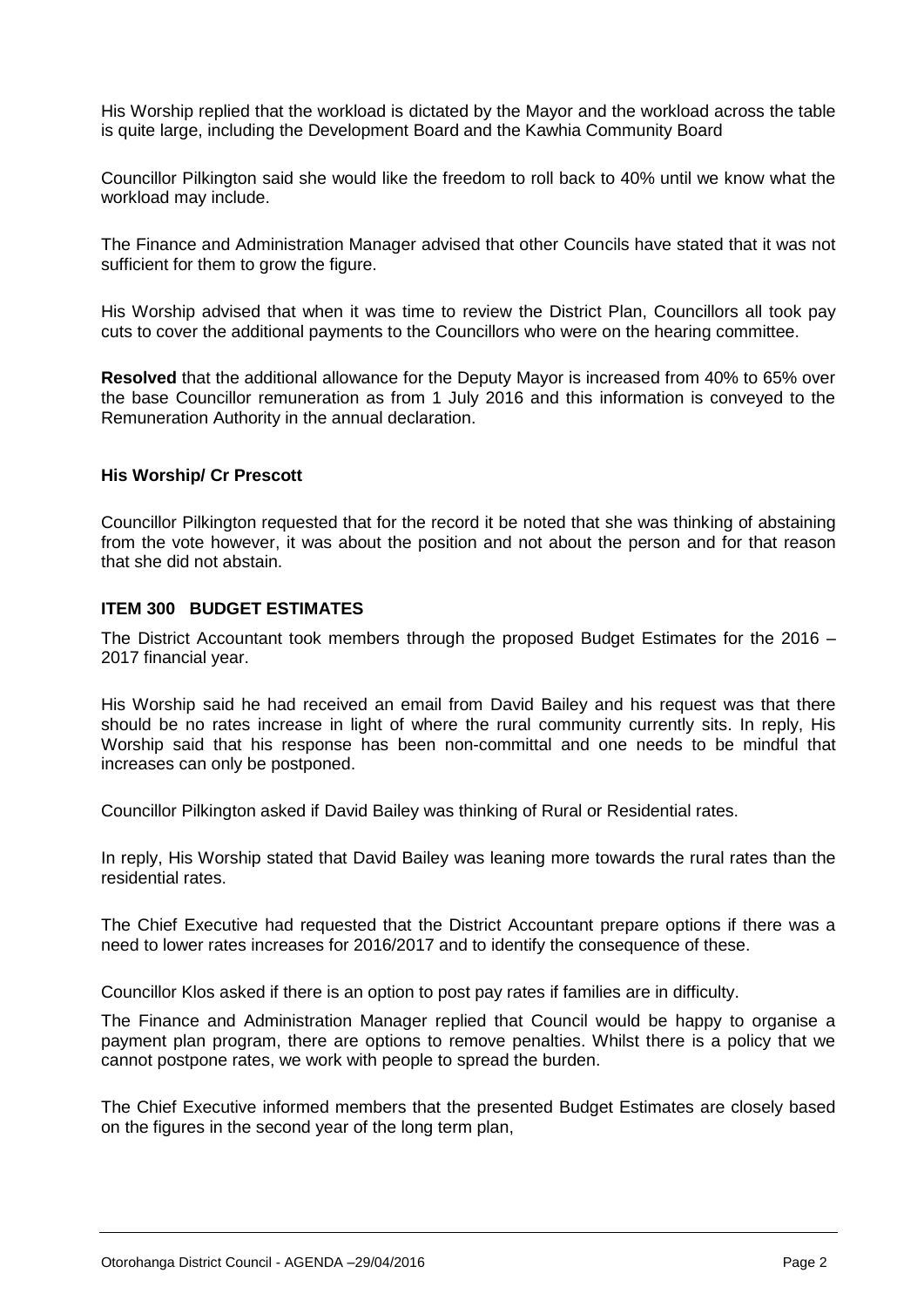The Finance and Administration Manager informed members that there had been changes to the Local Government Act and we still have to present the full Annual Plan but no longer are required to call for submissions.

An agreed amendment to the presented estimates was a reduction of \$25,000 in the District Sports support account associated with the discontinuation of a Sport Waikato District Sport Coordinator.

| Subject to this amendment, projected rates increases were as follows |          |  |  |
|----------------------------------------------------------------------|----------|--|--|
| Otorohanga Rural                                                     | $2.60\%$ |  |  |
| <b>Otorohanga Community</b>                                          | 2.54%    |  |  |
| <b>Kawhia Community</b>                                              | 2.38%    |  |  |
| <b>Overall Rates Increase</b>                                        | 2.40%    |  |  |

#### **Subject to this amendment, projected rates increases were as follows**

**Resolved** that the provided Budget Estimates for the 2016 – 2017 year, subject to any agreed amendments are approved.

#### **CR Prescott / C Phillips**

The Otorohanga District Council Meeting paused for lunch at 12.31pm and resumed at 12.51pm.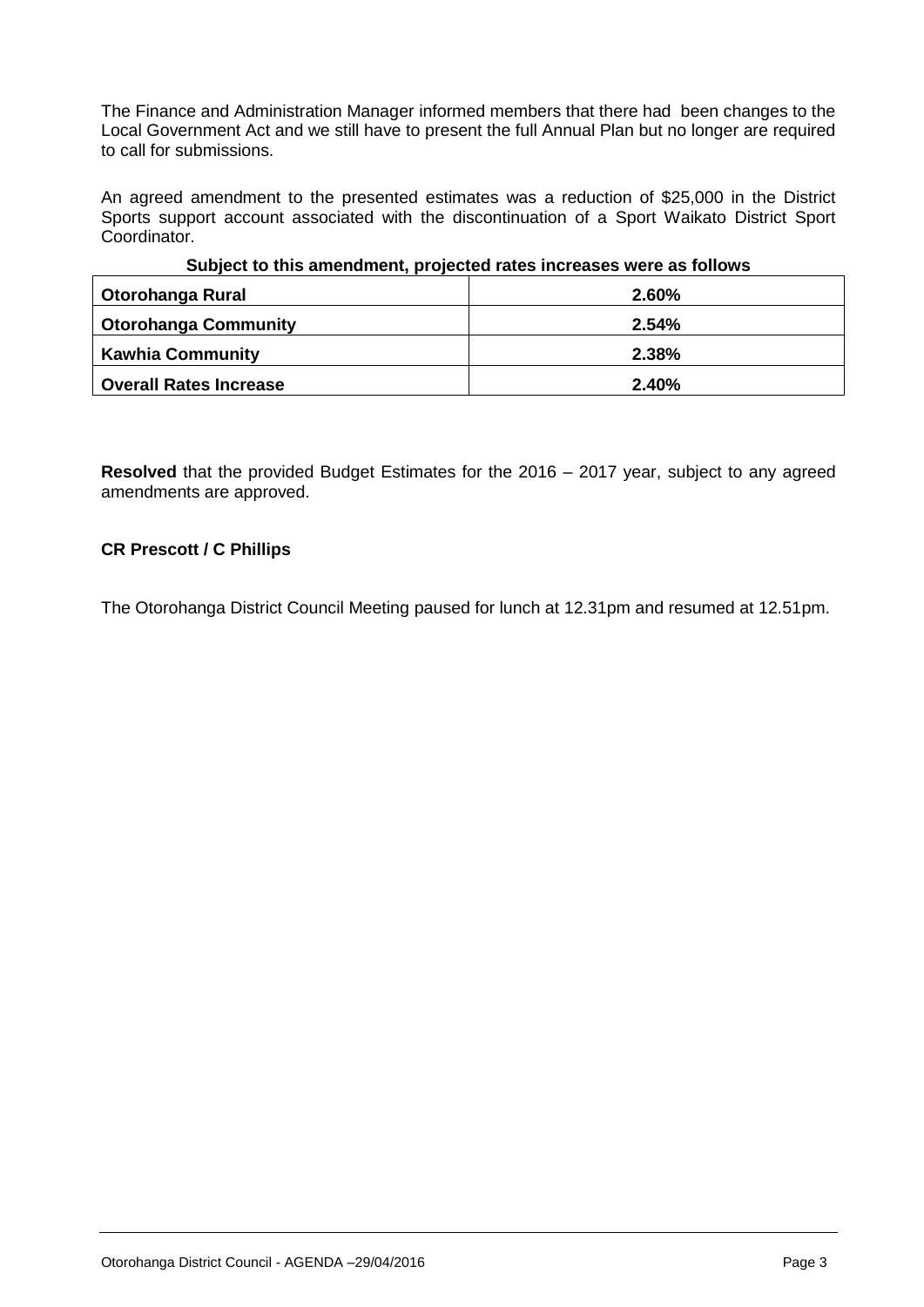#### **GENERAL**

#### **Council Chamber**

The Chief Executive informed members that the Chamber tables are to have the top surface replaced.

Councillor Klos informed members that because the carpet in the Chamber is wool, it could be dyed to enhance the look of the Chamber. The Chief Executive suggested that research be undertaken into the dyeing of the Chamber carpet.

The Finance and Administration Manager gave the opinion that carpet tiles may indeed be a cheaper alternative.

#### **Water Installation**

Councillor Prescott informed members that the water metering contractor is doing a really great job however there had been a few instances of the contractor attending properties then leaving gates open. In addition contractor staff had informed residents of the supply interruption then failed to inform residents that the water supply has resumed.

#### **Councillor Phillips**

Councillor Phillips informed members that he had received very good reports about His Worship and what he is doing. The reports are saying he is doing a very good job.

His Worship in reply thanked the Councillor for conveying those comments.

#### **Anzac Day**

Councillor Prescott said that he had attended the ANZAC Parade and noted how well the event went.

Councillor Phillips said he also attended the ANZAC day Parade with his father, it was noted however that no wreath was laid at the World War One Memorial and that the lack of acknowledgment of this was somewhat embarrassing. Councillor Prescott informed members that both His Worship and himself had wreaths to lay, however these were designated for the World War Two Memorial.

The Chief Executive suggested that Council needs to clarify what its role is in Anzac Day activities as the RSA is also involved. The Chief Executive informed members that this year the organisation of the event was a little untidy resulting in the Chief Executive himself having to place chairs for the services. In future it could be better planned.

Councillor Pilkington suggested that one wreath be placed at each monument.

His Worship informed members that he was following traditional historical practice and also noted that the Union Jack was flying upside down.

#### **Harvest Centre**

Councillor Pilkington informed members that Peter Coventry from the Harvest Centre had advised that College Hostel students will be attending the Harvest Centre every Thursday night to partake in activities. Councillor Pilkington felt that it was a great move to create association and ideas for the students on how they can spend their spare time.

His Worship expressed the opinion that he is pleased with the new direction the Harvest Centre is taking.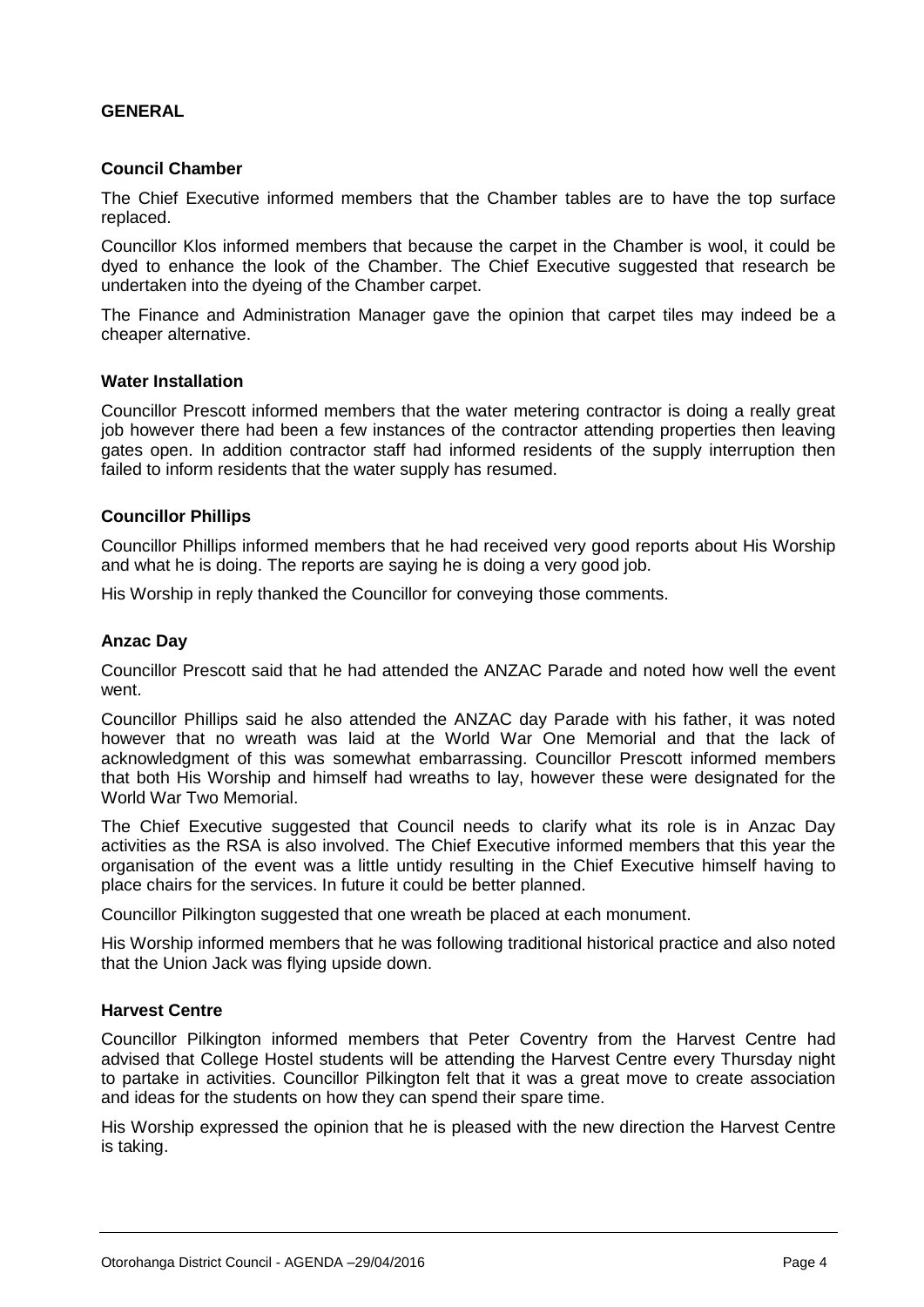#### **Notification of Events**

Councillor Klos raised a point of communication and asked to be kept better informed and made aware of events that happen in the Otorohanga Community. Councillor Klos said she was not made aware of the Kiwi Nightzone Opening or the Prime Ministerial Visit.

Councillor Pilkington informed members that these events were by invitation.

#### **Wasps**

Councillor Klos asked members if Council provided any services for the control Wasps.

The Chief Executive informed members than in the past the previous Animal Control Officer was understood to have done some such work and he will speak to the new Animal Control Officer about the potential for this.

#### **Influenza Injections**

Councillor Klos asked if the Otorohanga District Council Staff receive Influenza injections.

The Chief Executive informed members that it does provide this service to staff.

#### **District Sport Committee**

The Chief Executive informed members that in reference to the District Sport Committee that Council established, the names of Councillor representatives are needed.

Councillor Prescott agreed to be on this committee.

Councillor Pilkington asked if there needs to be an agenda item for the Kawhia Community Board on the need for a representative of Kawhia on this committee.

Councillor Pilkington said by having this vacancy listed gives time and notice prior to the day, especially since meetings of the Kawhia Community Board are so infrequent.

Councillor Pilkington also made mention of the District Development Strategy consultation workshop with the District Development Board and would like to thank the Councillors who took the time to attend. As noted in that workshop the discussion would be taken back to Council

#### **His Worship**

His Worship informed members that he recently had a meeting with Andy Connor, noted that Andy has since been involved in a massive accident and was not doing well at this time.

His Worship also informed members of the success of the unveiling of the Pou on Te Kanawa Street was a great success with a large Iwi representation and was well supported by all.

His Worship noted that the speeches on Anzac Day by the Otorohanga College Head Boy and Head Girl were some of the best he had heard.

His Worship attended the farewell of Bev Gattenby the CEO of Trust Waikato and advised that the recent Prime Minister's visit went very well.

#### **MOTION TO EXCLUDE THE PUBLIC**

"THAT the Otorohanga District Council , pursuant to Section 48, Local Government Official Information and Meetings Act 1987, resolves that the public be excluded from the following parts of the proceedings of this meeting.

This resolution is made in reliance on Section 48(1)(a) of the Local Government Official Information and Meetings Act 1987 and the particular interest or interests protected by Section 6 or Section 7 of that Act or Section 6 or Section 7 or Section 9 of the Official Information Act 1982,